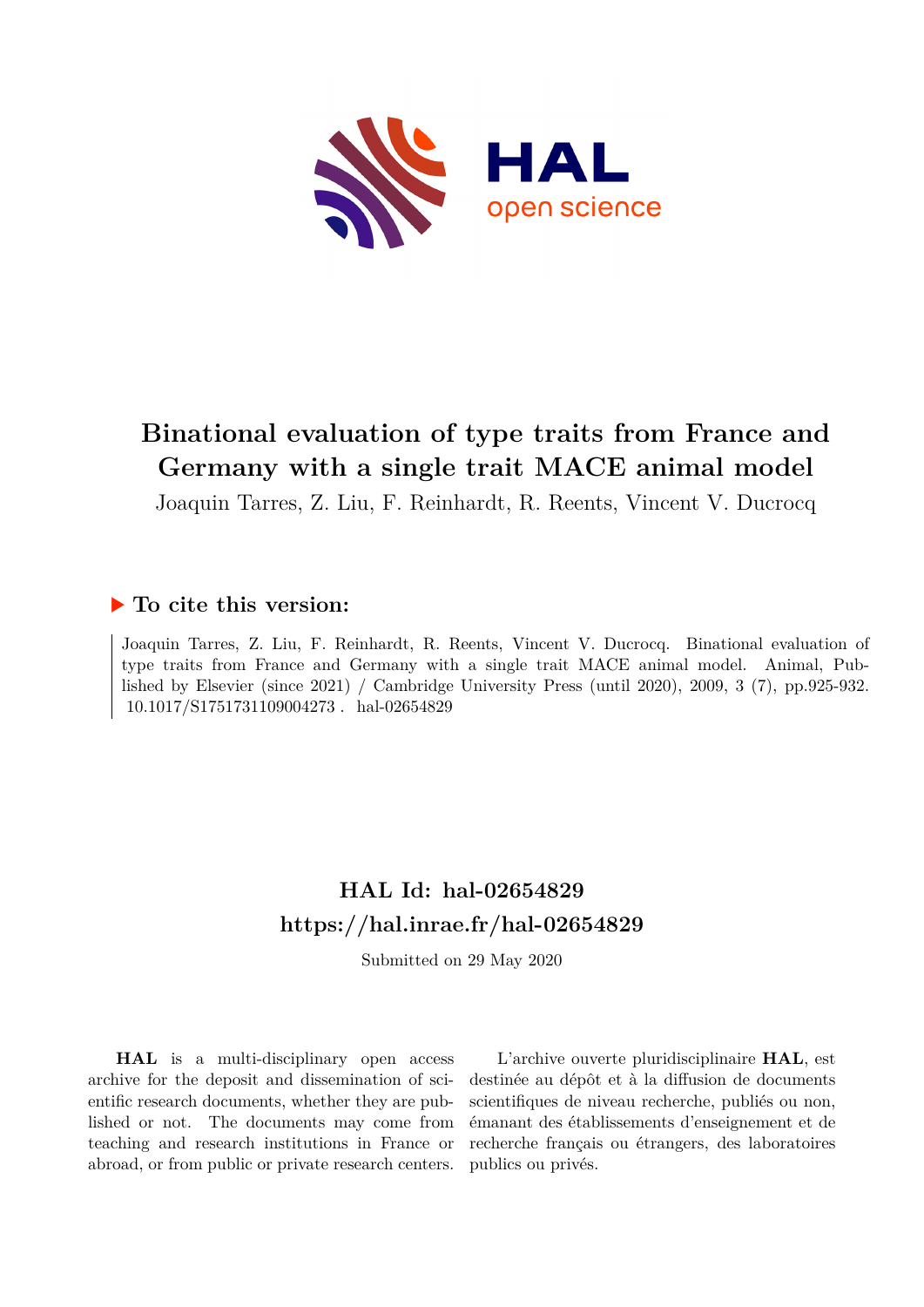

# Binational evaluation of type traits from Germany and France with a single-trait MACE animal model

J. Tarrés<sup>1,2†</sup>, Z. Liu<sup>1</sup>, F. Reinhardt<sup>1</sup>, R. Reents<sup>1</sup> and V. Ducrocq<sup>2</sup>

<sup>1</sup>Vereinigte Informationssysteme Tierhaltung, Heideweg 1, 27283 Verden, Germany; <sup>2</sup>UR337, Station de génétique quantitative et appliquée, Institut National de la Recherche Agronomique, 78352 Jouy-en-Josas Cedex, France

(Received 7 October 2008; Accepted 8 January 2009; First published online 25 March 2009)

Binational genetic evaluation between Germany and France were performed for each type trait using <sup>a</sup> single-trait MACE (multiple across-country evaluation) model. Daughter yield deviations (DYD) of bulls having 30 equivalent daughter contributions or more were the data for parameter estimation. Full pedigree information of bulls was used via sire and dam relationships. In general, across-country genetic correlation estimates were in agreement with what is observed by Interbull. The estimated correlations were over 0.93 for stature, rump angle, udder depth, front teat placement, teat length and rear teat placement. These traits have been classified in both countries for <sup>a</sup> long period of time. However, some other type traits were included later in the French type classification system (most of them since 2000): chest width, body depth, angularity, rump width, rear leg rear view, fore udder and rear udder height. The estimated correlations for these traits were relatively low. In order to check changes in genetic correlations over time, data from bulls born until the end of 1995 were discarded. Higher genetic correlation estimates between both countries were obtained by using more recent data especially for traits having lower genetic correlation, e.g. body depth correlation increased from 0.55 to 0.83. Once genetic correlations were estimated, binational genetic evaluation between Germany and France were performed for each type trait using DYD of bulls. The rankings of bulls obtained from this evaluation had some differences with Interbull rankings but <sup>a</sup> similar proportion of bulls from each country was found. Finally, more computationally demanding binational evaluations were performed using yield deviations of cows for binational cow comparison. The rankings obtained were influenced by the number of daughters per bull and heritabilities used in each country.

Keywords: multiple across-country evaluation, type traits, daughter yield deviation, dairy cattle

#### Implications

Binational genetic evaluations between Germany and France for type traits were performed with a single-trait MACE (multiple across-country evaluation) model. The use of precorrected records has some advantages, in particular with the possibility to apply more robust models or to extend to animal models based on cow performances. The paper shows that the implementation of such evaluation is feasible at an international level (even though only two countries are considered here), and gives interesting results, most of the time (but not always) quite consistent with Interbull results.

#### Introduction

International genetic evaluations of dairy sires are currently conducted by Interbull using multiple across-country evalua-

tions (MACE) as proposed by Schaeffer (1994). Estimated breeding values (EBVs) from each country are used to obtain deregressed national genetic evaluations for bulls that have daughters with records. Similar traits measured in different countries are considered as distinct, but correlated traits. The required across-country genetic correlations are often difficult to estimate due to weak genetic ties between dairy populations in different countries, as the majority of bulls have daughters in one country only. These genetic correlations are important parameters in the Interbull evaluation to compare bulls across countries. However, these correlations are sometimes surprisingly low for some type traits, e.g. 0.70 for body depth between Germany and France.

Type traits in dairy cattle are scored in a subjective way. A classifier scores an animal following a certain definition for a trait. These definitions are set by each national herdbook organization or for the Holstein breed, by the World Holstein– Friesian Federation (WHFF). So far, WHFF has defined 16 t E-mail: joaquim.tarres@dga.jouy.inra.fr **and in the standard traits, which should be scored by all members of**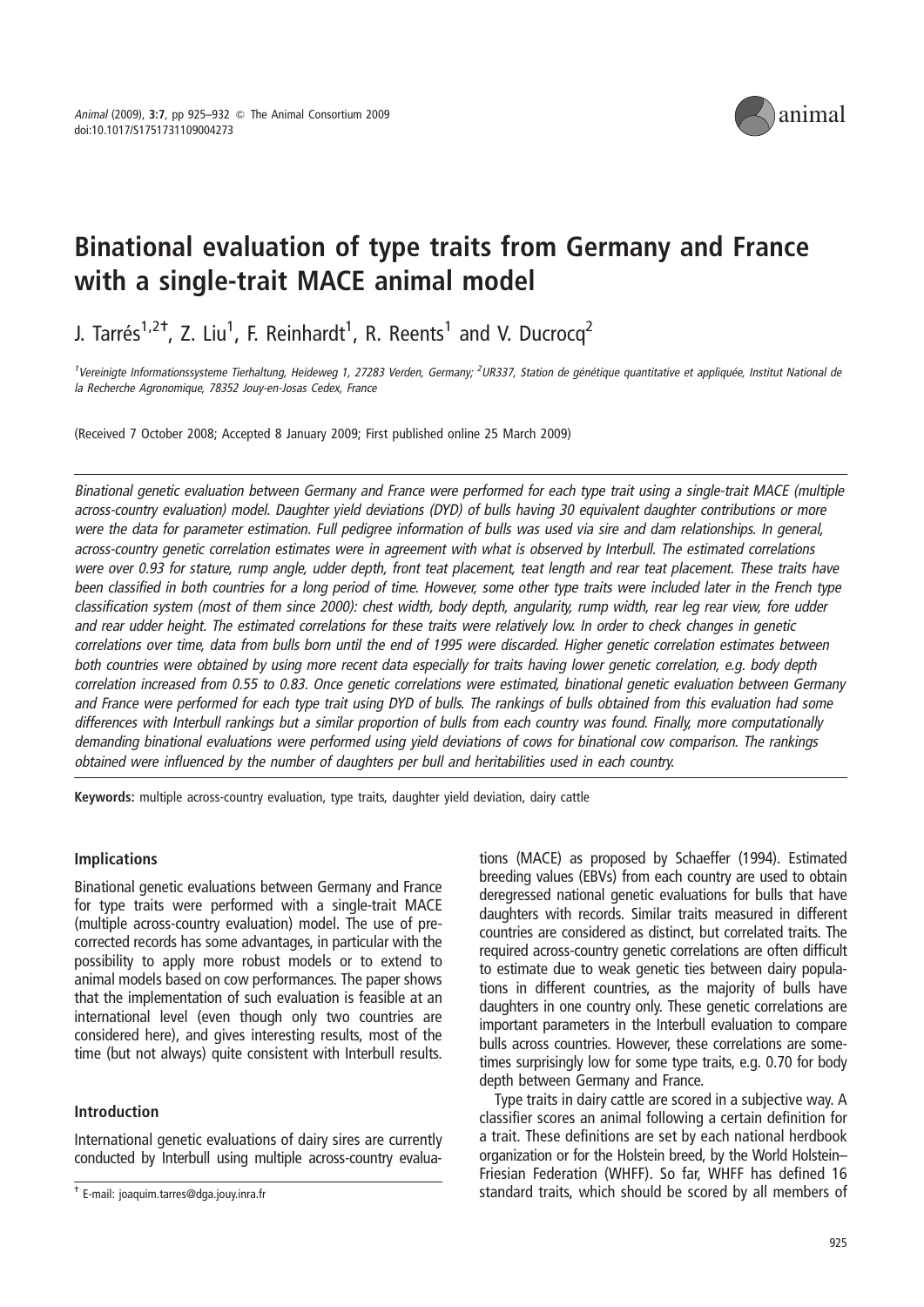WHFF identically (Hamoen, 2005). At WHFF level, a lot of effort has been devoted to make the definitions for type traits more uniform across countries. In many countries the definition of several traits was adjusted once or several times during a period of 20 years. However, in national genetic evaluations, the scores for a trait were usually considered to follow the same definition over time. When countries keep on using data based on former trait definitions in national evaluations, breeding values reflect the new trait definition very slowly. Furthermore, the corresponding EBVs are used as input in the international genetic evaluations of Interbull, which pulls down the genetic correlation between countries. In order to avoid this, countries should consider changes in trait definitions in their genetic evaluations. This can be done by omitting data scored with an earlier definition or by treating these different scores as different traits in a multiple-trait national evaluation. De Jong and Harbers (2002) showed that the average correlation with other countries increases in such a case. Tsuruta et al. (2004) presented changes over time in genetic parameters of type traits even though there was no official change in the definition. These changes over time can also decrease the genetic correlation between countries.

In parallel to international bull comparison, Germany and France decided, in 2005, to perform joint German–French bull and cow test evaluations for all traits included in the national total merit indices. These could be performed using a twocountry animal model with original performance data (full multi-trait model) but it was not computationally feasible on all traits due to the number of animals and the number of traits involved. Alternatively, an approximate multi-trait model with a time (year) effect using pre-corrected data from a twostep procedure has been shown to be a feasible and robust approach for prediction of breeding values (Ducrocq et al., 2001). Lassen et al. (2007) showed, via simulation, that a full multi-trait model was not significantly better than such an approach. Lassen et al. (2007) also showed that including a time (year) effect in the approximate multi-trait model led to evaluations more robust to over- or underestimation of genetic trends and improved genetic progress significantly. The twostep approach was similar to current Interbull international evaluations but using pre-corrected records instead of deregressed EBVs. Another potential improvement was the inclusion of full pedigree information of animals with sire and dam relationship in the evaluations as recommended by Van der Linde et al. (2005), whereas in the current Interbull evaluations, pedigree information of animals is traced back by sire, maternal grandsire (MGS) and phantom group of maternal granddam (MGD).

The objective of this study was to implement a German– French MACE evaluation for each type trait using pre-corrected records in an approximate multi-trait approach. For each trait: (1) genetic correlation across countries was estimated looking at its stability over time, (2) binational genetic evaluation using daughter yield deviations (DYD) of bulls (DYD-MACE) was performed for bull comparison and (3) binational genetic evaluation using yield deviations (YD) of cows (YD-MACE) was performed for bull and cow comparison.

#### Material and methods

#### Data

DYD of bulls for DYD-MACE. Data from German (August 2006) and French (October 2006) national genetic evaluations were chosen for implementing the DYD-MACE model. Only Black and White Holstein bulls included in the Interbull evaluation for type traits were selected. There were 15 611 and 15 148 bulls with DYD data from Germany and France, respectively. After combining the German and French files for each trait, there were 27 367 bulls, 574 of which had data in both countries (common bulls). For pedigree information, the current Interbull pedigree file for Holsteins was reformatted from the sire, MGS and MGD format to a sire and dam format. The total number of animals in the pedigree file was 57 137. For unknown parents, we defined genetic groups according to the breed, country of origin, selection path (son to sire, son to dam, daughter to sire and daughter to dam) and birth year of the animal.

For parameter estimation, only bulls having 30 equivalent daughter contributions (EDC) or more were included. In order to assess changes in genetic correlation over time, parameter estimation was done using three different datasets. The first one included all bulls that were born since 1985 (18 860 bulls with 413 common bulls). The second one included bulls from the first dataset that were born since 1990 (15 504 bulls with 257 common bulls). The third one included bulls from the second dataset that were born since 1995 (9329 bulls with 45 common bulls). Although the number of common bulls in this last dataset was reduced, the two countries were well connected through the sires of bulls: 7110 bulls had paternal half-sibs in the other country.

YD of cows for YD-MACE. Data from the French (November 2006) and the German (February 2007) national genetic evaluations were chosen for implementing the YD-MACE model. There were 1 550 642 and 3 680 288 Black and White Holstein cows with YD available from Germany and France, respectively. After combining both datasets, there were 5 230 930 cows and only one of them had data in both countries. The total number of animals in the joint cow pedigree file related with animals having data was 9 745 489 with 48 unknown parents genetic groups.

The general outline of the multiple-trait MACE model. The following statistical model was applied

$$
\mathbf{q}_{ij} = \mathbf{X}_{ij}\mathbf{b}_j + \mathbf{u}_{ij} + \mathbf{e}_{ij},\tag{1}
$$

where  $\mathbf{q}_{ii}$  is the vector of pre-corrected records of the *i*th animal in country *i*,  $\mathbf{b}_i$  is the vector of birth year effects in the *j*th country,  $X_{ii}$  is known design matrices relating the observations animal  $i$  in country  $j$  to birth year effects of  $j$ th country,  $\mathbf{u}_{ii}$  is a vector of additive genetic effects of animal i in country *i* and  $e_{ii}$  is a vector of residual effects. Adding a birth year effect in the model provided more robust genetic trends (Ducrocq et al., 2003; Lassen et al., 2007). The precorrected records were DYD of bulls in the DYD-MACE evaluation and YD of cows in the YD-MACE evaluation.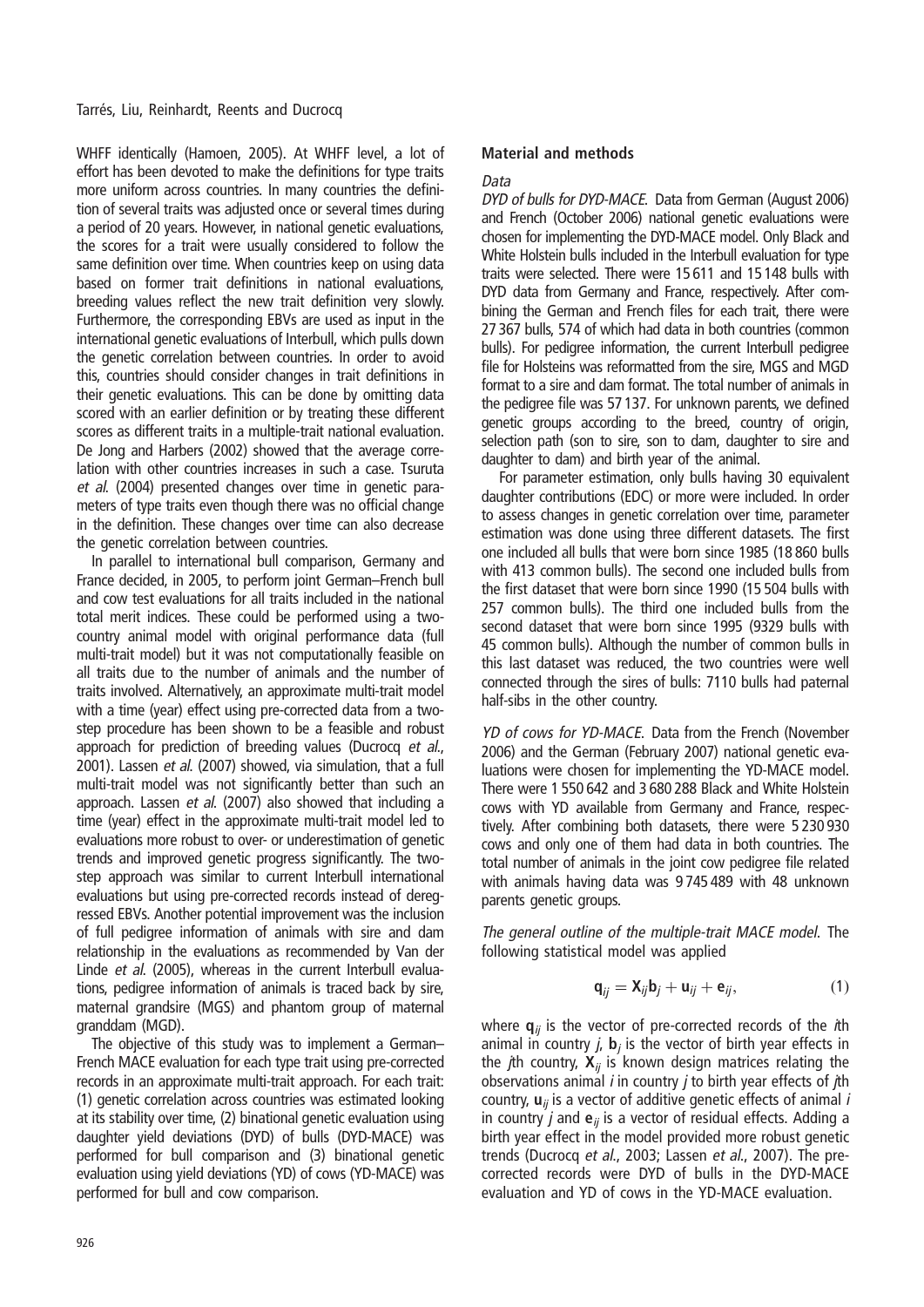The (co)variance matrix of genetic effects of the m countries and its inverse are denoted as:

$$
\mathbf{G}_{0} = \begin{bmatrix} \mathbf{G}_{0_{11}} & \mathbf{G}_{0_{12}} & \cdots & \mathbf{G}_{0_{1m}} \\ & \mathbf{G}_{0_{22}} & \cdots & \mathbf{G}_{0_{2m}} \\ & & \ddots & \vdots \\ \text{symm.} & & & \mathbf{G}_{0_{mm}} \end{bmatrix} \text{ and }
$$

$$
\mathbf{G}_{0}^{-1} = \begin{bmatrix} \mathbf{G}_{0}^{11} & \mathbf{G}_{0}^{12} & \cdots & \mathbf{G}_{0}^{1m} \\ & & \ddots & \vdots \\ & & \mathbf{G}_{0}^{22} & \cdots & \mathbf{G}_{0}^{2m} \\ & & & \ddots & \vdots \\ \text{symm.} & & & \mathbf{G}_{0}^{mm} \end{bmatrix}, \qquad (2)
$$

where *m* is the number of countries,  $\mathbf{G}_{0_{ij}}$  is the original genetic (co)variance matrix of country *j* and  $\mathbf{G}_{0_{ik}}$  is the genetic covariance matrix between countries  $j$  and  $k$ . As usually considered in MACE, an animal has data in only one country so the residual correlation between countries can be assumed to be 0. The inverse of error (co)variance matrix of animal  $i$  in country  $j$  is:

$$
[\text{Var}(\mathbf{e}_{ij})]^{-1} = \Psi_{ij},\tag{3}
$$

where  $\Psi_{ij}$  is the EDC matrix for animal *i* in country *j*. The multiple-trait EDC procedure (Liu et al., 2004a) can be used to approximate matrix  $\Psi$  for each animal.

The mixed model equations. The mixed model equations of model (1) consist of equations for additive genetic effects of animals and fixed effects of birth year. Ignoring pedigree contributions, the equations corresponding to animal i are:



where  $a^{ii}$  is the diagonal element of animal *i* in the inverse of the numerator relationship matrix A, and  $\Delta_{ii}$  represents

the right-hand-side (RHS) of animal  $i$  in country  $j$ . Note that  $\Delta_{ii}$  is not dependent from across-country correlations ( $G_{0_{ik}}$ ) and is a function of country-specific information  $(q_{ii},\,G_{0ii},\,G_{0ii})$ **b**<sub>j</sub>) only. Formula 24 in the paper by Liu *et al*. (2004a) can be used to calculate  $\Delta_{ij}$ . Equations for the fixed effects of birth year in model (1) are:



where  $n$  is the total number of animals with observation.  $\hat{u}'_i = \begin{bmatrix} \hat{u}'_1, & \hat{u}'_2 & \cdots & \hat{u}'_{im} \end{bmatrix}$  represents EBV of animal *i* in all *m* countries and  $\Psi_{b_j} = \sum_{i=1}^{m} X'_{ij} \Psi_{ij} X_{ij}$  with  $n_j$  being the number of animals with observation in country j.

The equation system was simplified in our study because only one trait per country was allowed in order to perform single-trait MACE models (ST-MACE) for each type trait. In this case, all terms in equations (4) and (5) above became scalars except the ones related to birth year effect: the matrix  $\Psi_{b_i}$  and the vectors  $\mathbf{b}_i$  and  $\mathbf{X}_{ii}$ . The equation system was solved using a pre-conditioned conjugate gradient algorithm and an iteration on data technique (Liu et al., 2004b). The convergence criterion, defined as the logarithm of the sum of squares of differences in solutions between two consecutive rounds of iteration divided by the sum of squares of solutions in last round of iteration, was set to  $-10$ .

Estimation of across-country genetic correlations. An approximate expectation maximization restricted maximum likelihood (EM-REML) method (Liu et al., 2004b) was used to estimate the across-country genetic correlation for each type traits. It was considered as converged when the change in the across-country genetic correlation estimates was less than  $10^{-6}$  between two consecutive rounds of iteration. Current estimated Interbull correlations were used as starting values. The unbiasedness of the approximate EM-REML method was validated with simulated data for single and multiple-trait MACE (MT-MACE) models (Tarres et al., 2007a).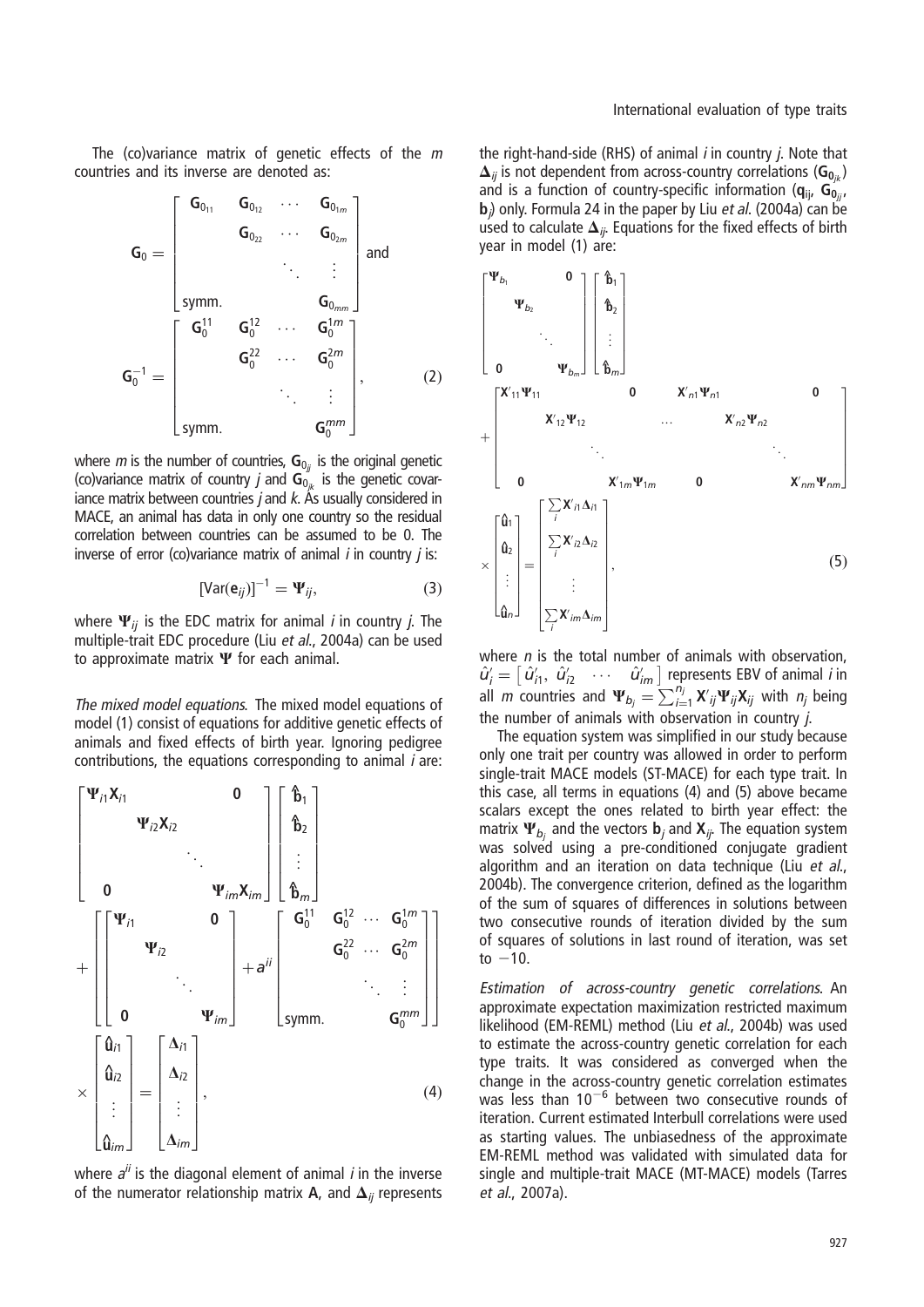#### Results

#### Pearson correlation of DYD with national EBV

The validation of the DYD values was done by calculating their Pearson's correlations with the national EBV derived from national cow evaluations. German DYD had high correlation with national EBV ranging from 0.930 for fore udder to 0.985 for stature (Table 1). The higher the heritability of the trait, the higher the correlations. Only two traits were out of this range: chest width (0.898) and udder support (0.890). When only bulls born since 1995 were included, the correlations were higher, ranging from 0.938 for chest width to 0.991 for stature (Table 1), except for udder support (0.891). This trait was well defined in Germany, but the implementation and interpretation vary among classifiers more than for other type traits. Therefore, this trait was excluded for further analyses.

French DYD had high correlation with national EBV for traits evaluated for a long period of time in France (stature, rump angle, rear leg set, udder support, udder depth, front teat placement, teat length and rear teat placement), ranging from 0.948 for rear leg set to 0.993 for stature (Table 1). The other type traits (chest width, body depth, angularity, rump width, rear leg rear view, fore udder and rear udder height) were included later in the French type classification system (most of them since 2000) (Table 2). For these traits, French DYD had low correlations with national EBV ranging from 0.500 for rear leg rear view to 0.812 for body depth (Table 1). These correlations were especially low for the bulls born until the end of 1995. When these bulls were not included, the correlations reached high values ranging from 0.941 for rear leg rear view to 0.991 for body depth.

Estimated genetic correlations across Germany and France Parameter estimation for traits evaluated for a long period of time in France was done using the first dataset. Estimated across-country genetic correlations were high, ranging from 0.923 for front teat placement to 0.981 for stature (Table 3), except for rear leg set (0.806). These correlations were similar to the Interbull ones. For traits

Table 2 Year when definition<sup>†</sup> of each trait was updated in German and French dairy cattle

| Group of traits     | Trait                | Germany | France |
|---------------------|----------------------|---------|--------|
| Body traits         | Stature              | 1984    | 1986   |
|                     | Chest width          | 1984    | 2000   |
|                     | Body depth           | 1984    | 2000   |
|                     | Angularity           | 1984    | 2000   |
|                     | Rump angle           | 1984    | 1986   |
|                     | Rump width           | 1984    | 2000   |
| Feet and legs       | Rear leg set         | 1984    | 1986   |
|                     | Rear leg rear view   | 1998    | 2003   |
| <b>Udder traits</b> | Fore udder           | 1984    | 1996   |
|                     | Rear udder height    | 1984    | 1994   |
|                     | Udder support        | 1984    | 1986   |
|                     | Udder depth          | 1984    | 1986   |
|                     | Front teat placement | 1984    | 1986   |
|                     | Teat length          | 1984    | 1986   |
|                     | Rear teat placement  | 2000    | 1986   |

<sup>+</sup>These definitions are set by each national herdbook organization or for the Holstein breed, by the World Holstein–Friesian Federation (WHFF). For information about WHFF definitions see Hamoen (2005). For information about German type classification system go to Deutscher Holstein Verband (2007). For information about French type classification system go to Prim'holstein France (2007).

Table 1 Pearson correlation (r) of daughter yield deviations (DYD) with national estimated breeding values (EBVs) of Holstein bulls for type traits

|                     |                      |          | Bulls with data in Germany |       |                       |       |                | Bulls with data in France |       |                       |       |
|---------------------|----------------------|----------|----------------------------|-------|-----------------------|-------|----------------|---------------------------|-------|-----------------------|-------|
|                     | Trait                |          | All bulls                  |       | Bulls born since 1995 |       |                | All bulls                 |       | Bulls born since 1995 |       |
| Group of traits     |                      | $h^{2+}$ | $n^*$                      | r     | $\mathsf{n}$          | r     | h <sup>2</sup> | $\mathsf{n}$              |       | n                     | r     |
| Body traits         | <b>Stature</b>       | 0.41     | 15611                      | 0.985 | 5766                  | 0.991 | 0.51           | 15148                     | 0.993 | 3612                  | 0.995 |
|                     | Chest width          | 0.18     | 15242                      | 0.898 | 5778                  | 0.938 | 0.19           | 6969                      | 0.705 | 3581                  | 0.961 |
|                     | Body depth           | 0.24     | 15611                      | 0.958 | 5781                  | 0.976 | 0.36           | 6969                      | 0.812 | 3582                  | 0.991 |
|                     | Angularity           | 0.24     | 15242                      | 0.961 | 5778                  | 0.969 | 0.28           | 6969                      | 0.803 | 3581                  | 0.986 |
|                     | Rump angle           | 0.26     | 15611                      | 0.970 | 5777                  | 0.981 | 0.33           | 15148                     | 0.984 | 3603                  | 0.989 |
|                     | Rump width           | 0.28     | 15610                      | 0.969 | 5776                  | 0.980 | 0.31           | 6969                      | 0.806 | 3597                  | 0.988 |
| Feet and legs       | Rear leg set         | 0.15     | 15611                      | 0.941 | 5781                  | 0.961 | 0.15           | 15148                     | 0.948 | 3602                  | 0.962 |
|                     | Rear leg rear view   | 0.15     | 11 1 40                    | 0.933 | 5781                  | 0.964 | 0.10           | 4257                      | 0.500 | 1903                  | 0.941 |
| <b>Udder traits</b> | Fore udder           | 0.21     | 15441                      | 0.930 | 5779                  | 0.976 | 0.25           | 9312                      | 0.798 | 3603                  | 0.980 |
|                     | Rear udder height    | 0.22     | 15611                      | 0.956 | 5778                  | 0.968 | 0.21           | 11 240                    | 0.866 | 3602                  | 0.972 |
|                     | Udder support        | 0.13     | 15611                      | 0.890 | 5782                  | 0.891 | 0.23           | 15148                     | 0.970 | 3603                  | 0.977 |
|                     | Udder depth          | 0.26     | 15611                      | 0.973 | 5777                  | 0.985 | 0.36           | 15148                     | 0.985 | 3604                  | 0.991 |
|                     | Front teat placement | 0.22     | 15611                      | 0.956 | 5778                  | 0.965 | 0.35           | 15148                     | 0.986 | 3604                  | 0.990 |
|                     | Teat length          | 0.25     | 15610                      | 0.968 | 5777                  | 0.981 | 0.39           | 15148                     | 0.988 | 3603                  | 0.993 |
|                     | Rear teat placement  | 0.28     | 9456                       | 0.947 | 5655                  | 0.968 | 0.29           | 15148                     | 0.980 | 3603                  | 0.986 |

 $h^2$  denotes heritability used in the national evaluations.

<sup>‡</sup>n denotes number of bulls with records.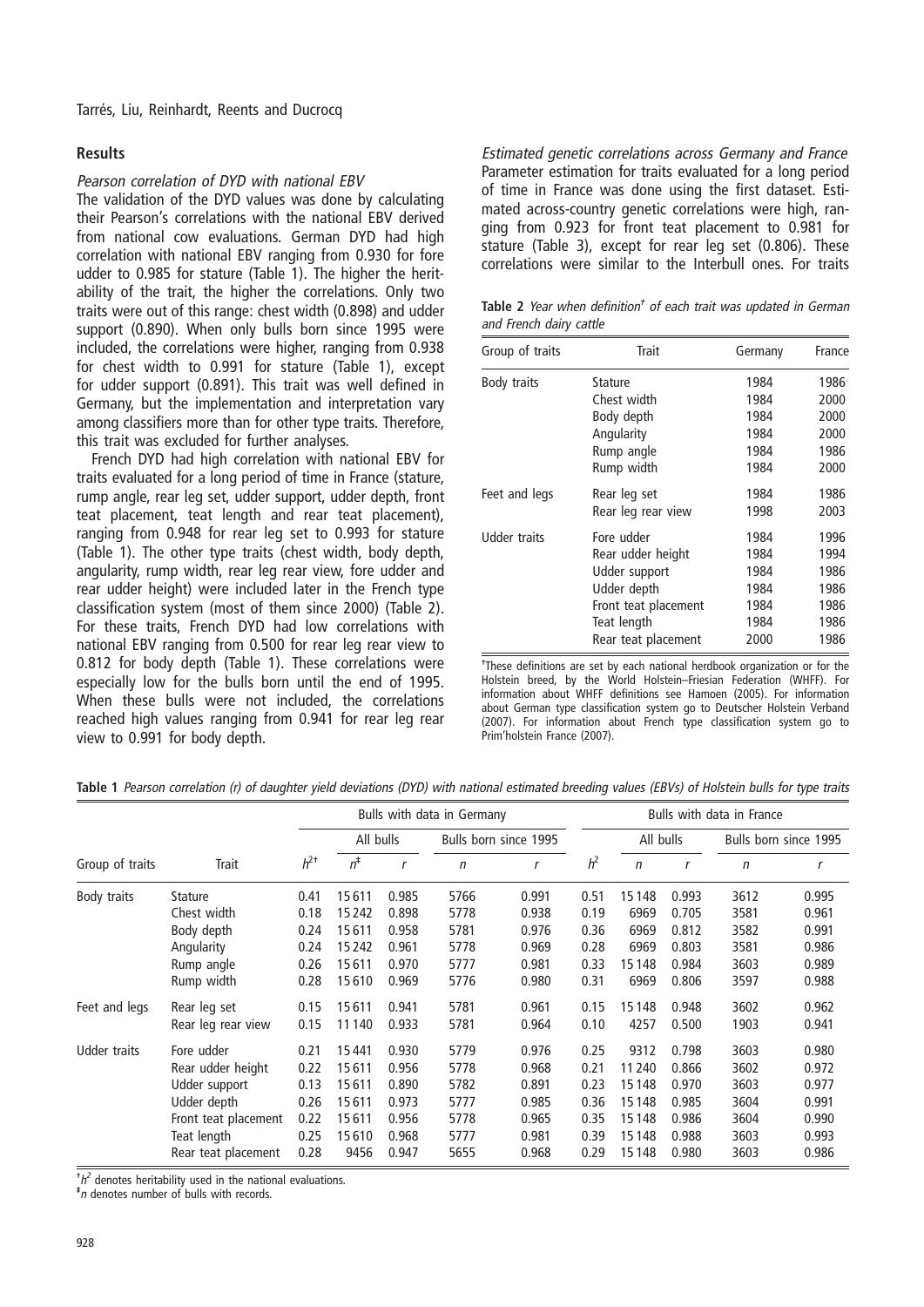|                 | Trait                |           | Approximate EM-REML                |                                    |                                    |  |  |  |
|-----------------|----------------------|-----------|------------------------------------|------------------------------------|------------------------------------|--|--|--|
| Group of traits |                      | Interbull | Bulls born since 1985 <sup>1</sup> | Bulls born since 1990 <sup>1</sup> | Bulls born since 1995 <sup>1</sup> |  |  |  |
| Body traits     | <b>Stature</b>       | 0.98      | 0.981                              |                                    |                                    |  |  |  |
|                 | Chest width          | 0.88      | 0.865                              | 0.872                              | 0.905                              |  |  |  |
|                 | Body depth           | 0.70      | 0.550                              | 0.625                              | 0.833                              |  |  |  |
|                 | Angularity           | 0.73      | 0.726                              | 0.750                              | 0.781                              |  |  |  |
|                 | Rump angle           | 0.97      | 0.962                              |                                    |                                    |  |  |  |
|                 | Rump width           | 0.93      | 0.868                              | 0.933                              | 0.973                              |  |  |  |
| Feet and legs   | Rear leg set         | 0.85      | 0.806                              | 0.828                              | 0.848                              |  |  |  |
|                 | Rear leg rear view   | 0.86      | 0.808                              | 0.817                              | 0.866                              |  |  |  |
| Udder traits    | Fore udder           | 0.89      | 0.847                              | 0.856                              | 0.927                              |  |  |  |
|                 | Rear udder height    | 0.88      | 0.830                              | 0.859                              | 0.903                              |  |  |  |
|                 | Udder depth          | 0.97      | 0.965                              |                                    |                                    |  |  |  |
|                 | Front teat placement | 0.94      | 0.923                              |                                    |                                    |  |  |  |
|                 | Teat length          | 0.94      | 0.942                              |                                    |                                    |  |  |  |
|                 | Rear teat placement  | 0.97      | 0.971                              |                                    |                                    |  |  |  |

Table 3 Estimated genetic correlations between Germany and France for type traits estimated using an approximate restricted maximum likelihood (REML) software

 $EM-REML =$  expectation maximization restricted maximum likelihood.

<sup>1</sup>Bulls with fewer than 30 equivalent daughter contributions were discarded.

introduced more recently in France, the genetic correlations estimated using the first dataset ranged from 0.55 for body depth to 0.868 for rump width and were lower than the Interbull values (Table 3). These correlations increased as older bulls were discarded by using the second and especially the third dataset for parameter estimation. In this case (including only bulls born since 1995), the estimated across-country genetic correlations reached values much higher than the Interbull ones (Table 3). This applies to almost all type traits but specially for the ones with the lowest correlations, i.e. body depth (0.83 v. 0.70) and angularity (0.78 v. 0.73).

#### Binational DYD-MACE genetic evaluations

A birth year effect was included in the binational evaluations to check the validity of national genetic trends as recommended by Ducrocq et al. (2003) and Lassen et al. (2007). For almost all type traits, the year effects were small indicating that in general there was no bias in the genetic trend estimated in national evaluations. Small differences in annual genetic trend between 1% and 2.5% of genetic standard deviation were only detected for chest width, body depth, rear leg set, udder support and rear teat placement on the German scale, and for rear leg set, udder support and rear teat placement on the French scale (results not shown).

The DYD-MACE binational evaluation provided EBVs on the German and French scales for all bulls, which could be compared to EBVs published by Interbull. After discarding unofficial bulls and bulls born until the end of 1985, top 100 rankings on the German and French scale were obtained based on DYD-MACE and Interbull breeding values. For traits evaluated for a long period of time, the DYD-MACE top-100 list had around 80 bulls also present in the Interbull rankings, both on the German (Table 4) and French scales (Table 5).

The proportions of German and French bulls in the DYD-MACE top-100 lists were also similar to the proportions in the Interbull top-100 lists (Tables 4 and 5).

For traits introduced more recently in France, the DYD-MACE top-100 list had around 70 bulls present also in the Interbull rankings, on both the German and French scales (Tables 4 and 5). The proportions of bulls from the two countries were similar for almost all traits. The differences can be partially explained by the higher genetic correlations assumed in the DYD-MACE evaluation that increased the presence of foreign bulls on each country scale.

#### Binational YD-MACE genetic evaluations

The binational evaluation using YD of cows was tested for stature and teat length, but it will be generalized in the future to other type traits. A birth year effect was included to correct for potential bias in genetic trend. The slopes of the birth year effect were small and similar to the values obtained in the DYD-MACE evaluation (results not shown).

The YD-MACE binational evaluation provided EBVs for all bulls and cows on the German and French scales. The EBVs of bulls were sorted to obtain top-bull lists on both scales that were comparable to the Interbull and DYD-MACE lists. The YD-MACE top-100 bull list for stature and teat length had around 80 bulls present in the Interbull and also the DYD-MACE lists, on both scales (Table 6). The proportions of German and French bulls in the YD-MACE top-100 bull lists were also similar to the proportions in the Interbull and DYD-MACE lists, both for stature and teat length (Table 6). The EBVs of cows were also sorted to obtain top-cow lists on both scales. However, in this case it was difficult to compare the proportion of cows with data from each country because of the different number of cows with data, and the different heritability of the traits in both countries (results not shown).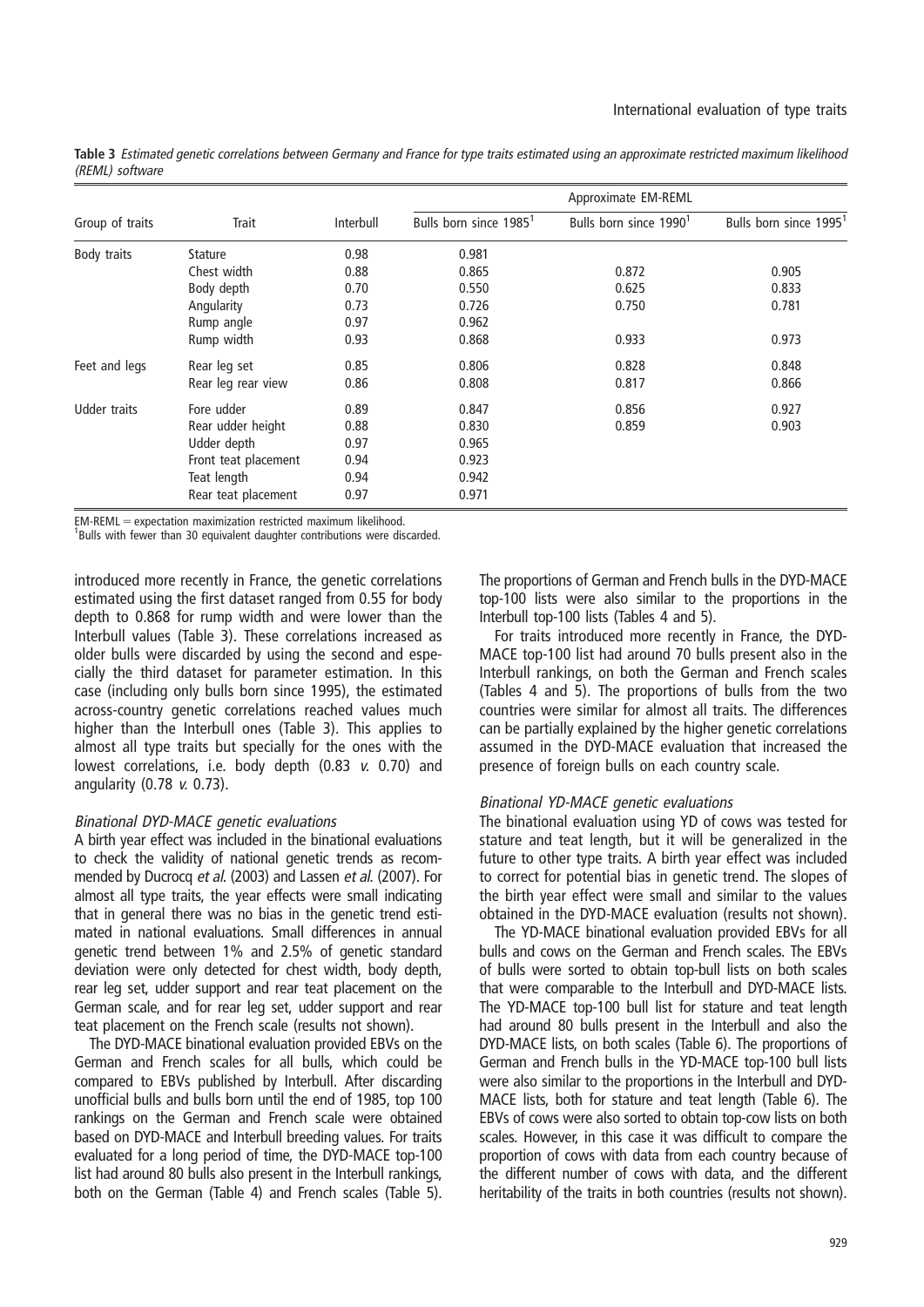#### Tarrés, Liu, Reinhardt, Reents and Ducrocq

|                     |                         | Interbull <sup>+</sup> |                               |                                     |        | DYD-MACE <sup>+</sup>         |                   |                                                               |
|---------------------|-------------------------|------------------------|-------------------------------|-------------------------------------|--------|-------------------------------|-------------------|---------------------------------------------------------------|
| Group of traits     | Trait                   | rG <sup>‡</sup>        | Bulls with data in<br>Germany | <b>Bulls</b> with<br>data in France | $rG^*$ | Bulls with data<br>in Germany | <b>Bulls</b> with | No. of bulls in both<br>data in France DYD-MACE and Interbull |
| Body traits         | <b>Stature</b>          | 0.98                   | 56                            | 43                                  | 0.98   | 52                            | 47                | 82                                                            |
|                     | Chest width             | 0.88                   | 55                            | 44                                  | 0.90   | 58                            | 41                | 67                                                            |
|                     | Body depth              | 0.70                   | 82                            | 17                                  | 0.83   | 72                            | 27                | 71                                                            |
|                     | Angularity              | 0.73                   | 88                            | 11                                  | 0.78   | 86                            | 12                | 75                                                            |
|                     | Rump angle              | 0.97                   | 56                            | 41                                  | 0.96   | 48                            | 49                | 80                                                            |
|                     | Rump width              | 0.93                   | 59                            | 40                                  | 0.97   | 53                            | 46                | 79                                                            |
| Feet and legs       | Rear leg set            | 0.85                   | 51                            | 46                                  | 0.85   | 56                            | 40                | 68                                                            |
|                     | Rear leg rear view      | 0.86                   | 64                            | 34                                  | 0.87   | 62                            | 36                | 76                                                            |
| <b>Udder traits</b> | Fore udder              | 0.89                   | 83                            | 14                                  | 0.93   | 79                            | 18                | 72                                                            |
|                     | Rear udder height       | 0.88                   | 77                            | 20                                  | 0.90   | 68                            | 29                | 78                                                            |
|                     | Udder depth             | 0.97                   | 71                            | 26                                  | 0.97   | 72                            | 25                | 74                                                            |
|                     | Front teat<br>placement | 0.94                   | 43                            | 55                                  | 0.92   | 47                            | 50                | 80                                                            |
|                     | Teat length             | 0.94                   | 44                            | 52                                  | 0.94   | 44                            | 52                | 81                                                            |
|                     | Rear teat<br>placement  | 0.97                   | 64                            | 34                                  | 0.97   | 59                            | 39                | 76                                                            |

Table 4 Number of bulls in the top 100 rankings for type traits on the German scale

 $DYD-MACE =$  daughter yield deviations multiple across-country evaluations.

There were two different rankings based on DYD-MACE and Interbull EBV (estimated breeding values).

- In the rankings there were also bulls with data in both countries (not shown).

- - Estimated across-country genetic correlation among Germany and France.

Table 5 Number of bulls in the top 100 rankings for type traits on the French scale

|                     |                         | Interbull <sup>+</sup> |                               |                                     |      | DYD-MACE <sup>+</sup>         |                   |                                                               |
|---------------------|-------------------------|------------------------|-------------------------------|-------------------------------------|------|-------------------------------|-------------------|---------------------------------------------------------------|
| Group of traits     | Trait                   | rG <sup>‡</sup>        | Bulls with data in<br>Germany | <b>Bulls</b> with<br>data in France | rG‡  | Bulls with data<br>in Germany | <b>Bulls with</b> | No. of bulls in both<br>data in France DYD-MACE and Interbull |
| Body traits         | <b>Stature</b>          | 0.98                   | 52                            | 47                                  | 0.98 | 48                            | 51                | 85                                                            |
|                     | Chest width             | 0.88                   | 49                            | 50                                  | 0.90 | 56                            | 43                | 58                                                            |
|                     | Body depth              | 0.70                   | 30                            | 69                                  | 0.83 | 39                            | 60                | 74                                                            |
|                     | Angularity              | 0.73                   | 40                            | 59                                  | 0.78 | 58                            | 40                | 67                                                            |
|                     | Rump angle              | 0.97                   | 49                            | 49                                  | 0.96 | 43                            | 55                | 79                                                            |
|                     | Rump width              | 0.93                   | 54                            | 45                                  | 0.97 | 53                            | 46                | 82                                                            |
| Feet and legs       | Rear leg set            | 0.85                   | 13                            | 84                                  | 0.85 | 15                            | 82                | 82                                                            |
|                     | Rear leg rear view      | 0.86                   | 45                            | 53                                  | 0.87 | 45                            | 52                | 76                                                            |
| <b>Udder traits</b> | Fore udder              | 0.89                   | 58                            | 39                                  | 0.93 | 60                            | 37                | 73                                                            |
|                     | Rear udder height       | 0.88                   | 57                            | 40                                  | 0.90 | 46                            | 52                | 74                                                            |
|                     | Udder depth             | 0.97                   | 62                            | 35                                  | 0.97 | 65                            | 32                | 73                                                            |
|                     | Front teat<br>placement | 0.94                   | 30                            | 68                                  | 0.92 | 32                            | 65                | 83                                                            |
|                     | Teat length             | 0.94                   | 32                            | 64                                  | 0.94 | 31                            | 65                | 85                                                            |
|                     | Rear teat<br>placement  | 0.97                   | 54                            | 44                                  | 0.97 | 45                            | 52                | 76                                                            |

 $DYD-MACE =$  daughter yield deviations multiple across-country evaluations.

There were two different rankings based on DYD-MACE and Interbull EBV (estimated breeding values).

- In the rankings there were also bulls with data in both countries (not shown).

- - Estimated across-country genetic correlation among Germany and France.

#### **Discussion**

Binational evaluations from Germany and France were done separately for each type trait with ST-MACE model. Although evaluations were performed using pre-corrected records instead of deregressed proofs, it is not our intention

to try to rigorously compare both methods because often they give the same (or very similar) results, especially on large datasets. Some people have done that in the past, with debatable conclusions (Madsen et al., 2001; Madsen and Mark, 2002; Ducrocq et al., 2003). However, precorrected records have some advantages, in particular with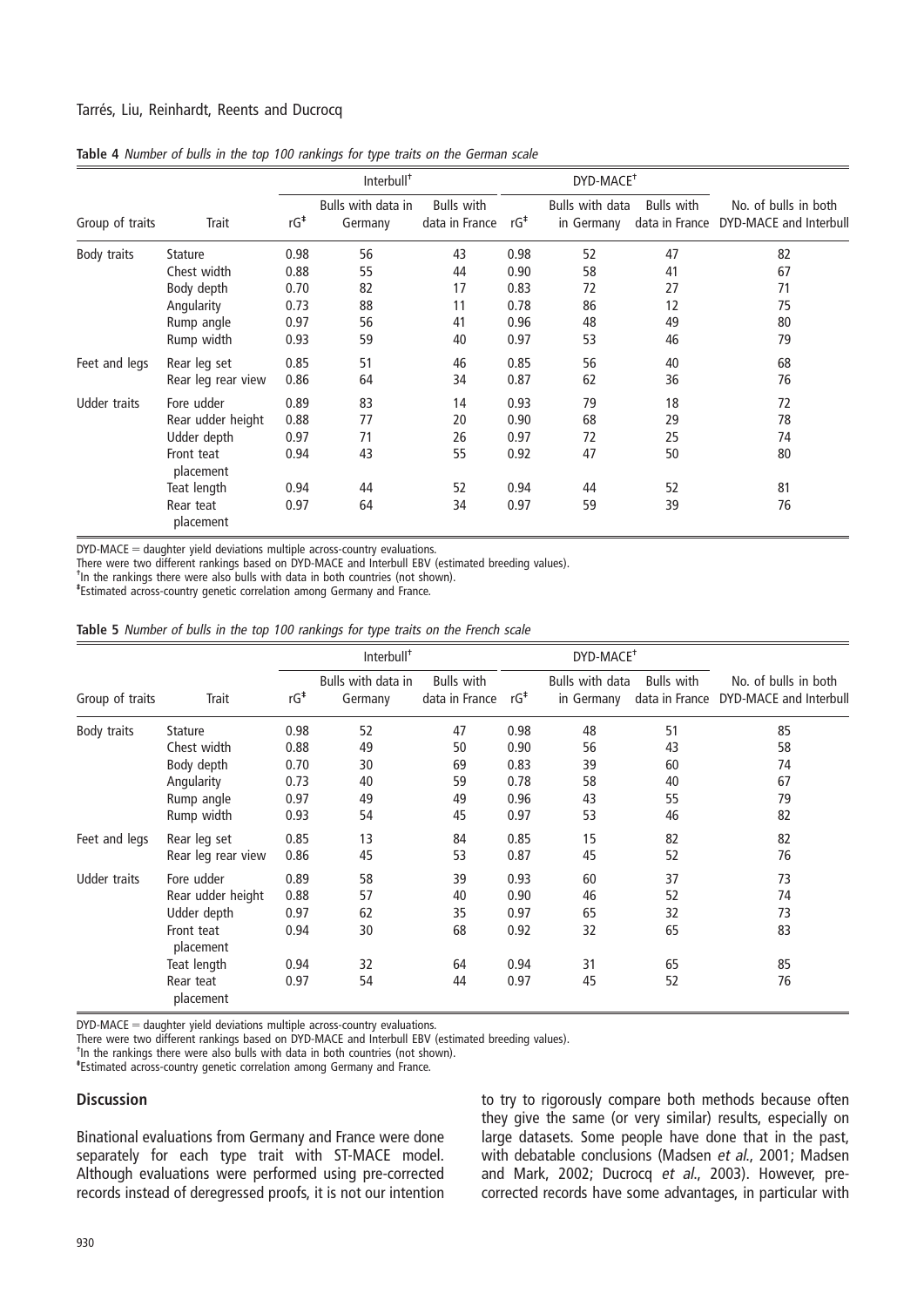| Trait          | Genetic<br>evaluation |                                         | German scale <sup>+</sup>              |                                           | French scale <sup>+</sup>               |                                        |                                                  |  |
|----------------|-----------------------|-----------------------------------------|----------------------------------------|-------------------------------------------|-----------------------------------------|----------------------------------------|--------------------------------------------------|--|
|                |                       | <b>Bulls with</b><br>data in<br>Germany | <b>Bulls</b> with<br>data in<br>France | No. of bulls in<br>common with<br>YD-MACE | <b>Bulls</b> with<br>data in<br>Germany | <b>Bulls</b> with<br>data in<br>France | No. of bulls in<br>common with<br><b>YD-MACE</b> |  |
| <b>Stature</b> |                       |                                         |                                        |                                           |                                         |                                        |                                                  |  |
|                | Interbull             | 56                                      | 43                                     | 80                                        | 52                                      | 47                                     | 76                                               |  |
|                | DYD-MACE              | 52                                      | 47                                     | 80                                        | 48                                      | 51                                     | 77                                               |  |
|                | <b>YD-MACE</b>        | 50                                      | 49                                     |                                           | 46                                      | 53                                     |                                                  |  |
| Teat length    |                       |                                         |                                        |                                           |                                         |                                        |                                                  |  |
|                | Interbull             | 44                                      | 52                                     | 83                                        | 32                                      | 64                                     | 82                                               |  |
|                | DYD-MACE              | 44                                      | 52                                     | 80                                        | 31                                      | 65                                     | 85                                               |  |
|                | <b>YD-MACE</b>        | 49                                      | 46                                     |                                           | 35                                      | 61                                     |                                                  |  |

Table 6 Number of bulls in the top 100 bull rankings for stature and teat length on the German and French scale

 $DYD\text{-}MACE =$  daughter yield deviations multiple across-country evaluations;  $YD\text{-}MACE =$  yield deviations multiple across-country evaluations.

There were three different rankings based on Interbull, DYD-MACE and YD-MACE breeding values.

- In the rankings there were also bulls with data in both countries (not shown).

the possibility to apply more robust models (see Lassen et al. (2007) for convincing arguments about the superiority of such models, not applicable to deregressed proofs) or to extend to animal models based on cow performances. So pre-corrected records here are an improvement and our intention has been to show that implementation is feasible at international level (even though only two countries are considered here), and gives interesting results, most of the time (but not always) quite consistent with Interbull results. The identification of the instances where these results are different from Interbull ones' is the major contribution of this paper, rather than the actual values of the correlations. Some of these results were already presented in the Interbull congress (Tarres et al., 2007b).

#### Changes in genetic correlation over time

Estimated genetic correlations across Germany and France were very consistent with those of Interbull, although none of the datasets are of exactly the same time period as used for Interbull evaluations. For traits introduced more recently in France, increasing genetic correlations over time were observed. Using newer data led to higher genetic correlation estimates between Germany and France. This can be explained because more recent cows are classified in a more unified way, i.e. more homogeneous, than the older ones. De Jong and Harbers (2002) also showed that when there was a redefinition of the scoring system for a type trait, the average correlation with other countries increased by omitting data scored with an earlier definition. Consistency of trait definition across time can be assessed using DYD (Van Pelt et al., 2006). The national genetic evaluations of both countries (especially France) can be improved by removing records of cows scored with an earlier definition rather than by removing bulls born before 1995. It seems to be reasonable to exclude records of cows scored with an earlier definition from the national genetic evaluations and use the resulting DYD of bulls or YD of cows for a ST-MACE model. It would be easily applicable and useful to remove potential bias in DYD of bulls and YD

of cows attributable to simultaneously evaluating records scored with different definition. However, Tsuruta et al. (2004) argued that genetic parameters could change over time not only by redefinition of the recording system but also by other factors such as selection, migration, segregation, mutation and inbreeding.

Omitting older data is a way to deal with changes in genetic parameters over time for type traits in international bull comparisons without changing national evaluations. Currently, most national genetic evaluations for type traits in Holsteins are conducted with a multiple-trait model that assumes that additive genetic and environmental variances, and genetic and environmental correlations among traits are constant over time. In the future, countries should consider changes over time in their genetic evaluations. De Jong and Harbers (2002) proposed to treat older and newer scores as different traits in a multiple-trait national evaluation. Tsuruta et al. (2004) estimated changes in genetic parameters for productive life, production and selected type traits over time using random regression (RR) models. They compared estimates of variance components and genetic correlations among traits with those estimated with a multiple-trait interval model, which assumed a distinct trait for every 3-year interval. As verified by simulation (Tsuruta et al., 2003), such estimation using RR can be successful but changes in genetic parameters should be gradual over time and residual variances need to be modelled as heterogeneous. Uribe et al. (2000) and Tsuruta et al. (2002) also performed genetic evaluations of dairy cattle for type traits using RR models, but in this case to take into account agespecific changes (i.e. the trajectory was over the age of cow when classified, rather than over the period of classification).

#### Binational genetic evaluations

Once the genetic correlations were estimated, binational evaluations using DYD of bulls were performed for each type trait. Bulls' rankings differed somewhat from Interbull rankings but a similar proportion of bulls was found from each country in the top lists. Binational evaluations were